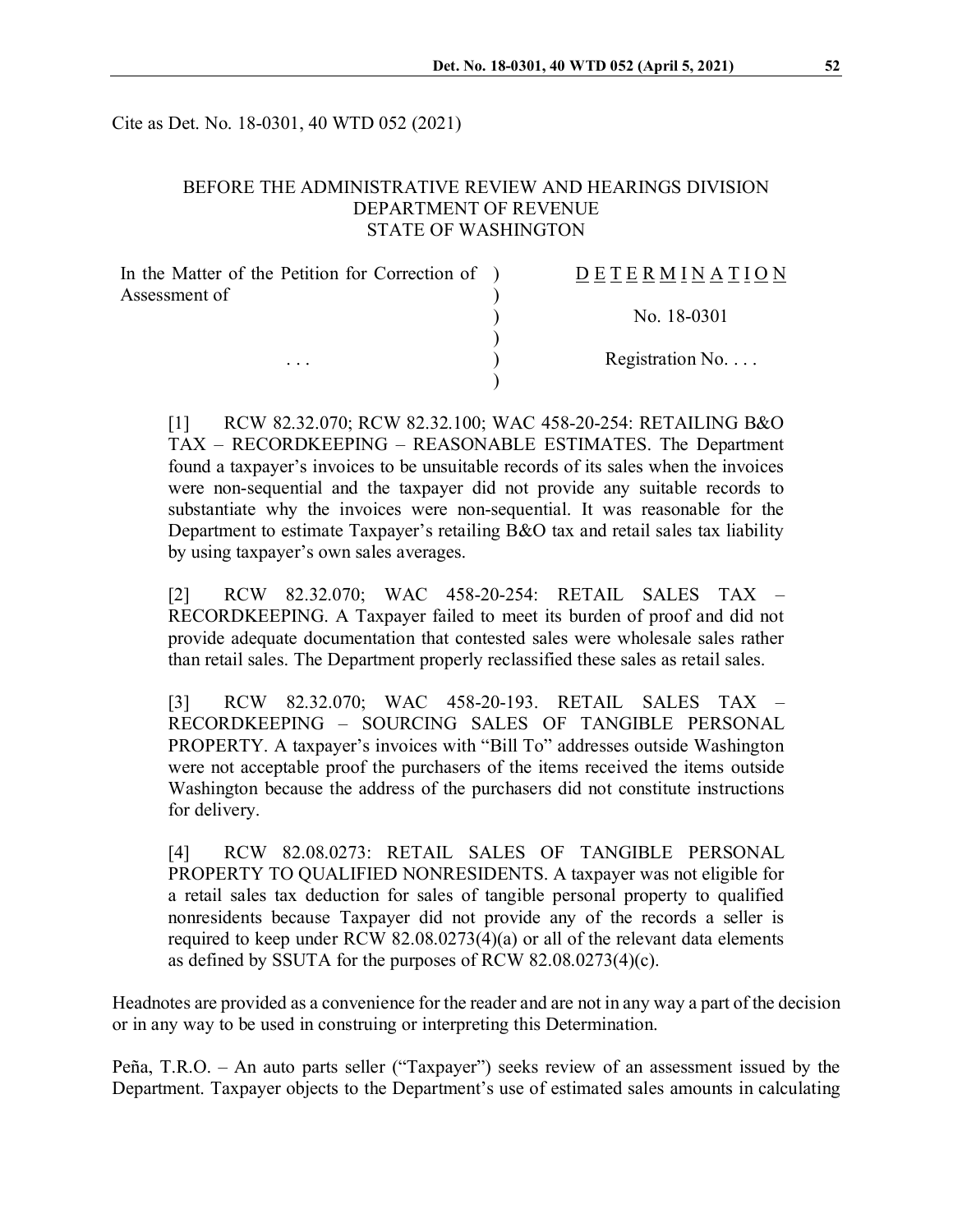Taxpayer's tax liability. Taxpayer also objects to the Department's reclassification of income from the Wholesaling Business and Occupation ("B&O") Tax Classification to the Retailing B&O Tax Classification and retail sales tax, as well as the Department's denial of tax exemptions for sales outside of Washington. We grant the petition in part, deny in part, and remand for adjustment to the tax assessment. $<sup>1</sup>$  $<sup>1</sup>$  $<sup>1</sup>$ </sup>

### ISSUES

- 1. Whether the Department reasonably estimated the amounts used to determine Taxpayer's retail sales tax and retailing B&O tax liabilities under RCW 82.32.070, RCW 82.32.100 and WAC 458-20-254 ("Rule 254").
- 2. Whether Taxpayer maintained adequate documentation to prove its sales were not subject to retail sales tax under RCW 82.04.070 and Rule 254.
- 3. Whether Taxpayer provided sufficient records under RCW 82.32.070 and WAC 458-20-193 ("Rule 193") to show that certain sales are sourced outside of Washington under RCW 82.32.730 and exempt from tax.

. . .

4. Whether Taxpayer provided sufficient records under RCW 82.08.0273 to qualify for a deduction for sales of tangible personal property to qualifying nonresidents for use outside the state.

# FINDINGS OF FACT

Taxpayer is an automotive shop located in . . . Washington. The Department's Audit Division ("Audit") audited Taxpayer's business records for the period of January 1, 2013, through March 31, 2017. Taxpayer filed excise tax returns for all months of the audit period except for the period of December 1, 2016, through February 28, 2017.

Taxpayer provided Audit with paper invoices that numbered 306 to 1001. Audit reviewed all of the invoices provided but only retained scanned electronic copies of some of the invoices. The sales invoices numbering system, however, had large gaps with 200 missing invoices. Taxpayer also provided 13 invoices with four digit numbers that do not correspond to the main sequence of invoices. In addition to reviewing the paper invoices, Audit requested that Taxpayer provide a copy of its electronic records, specifically its QuickBooks backup file. However, there is disagreement between Audit and Taxpayer on the extent to which Taxpayer kept electronic records. Audit asserts Taxpayer used QuickBooks to at least some extent and told Audit that its QuickBooks files are not one hundred percent accurate because it does not apply all payments to QuickBooks. Taxpayer asserts it told Audit, "The records were manually created but the invoices were printed out using a computer and a program 'something like' QuickBooks, but that the official

<span id="page-1-0"></span><sup>&</sup>lt;sup>1</sup> Identifying details regarding the taxpayer and the assessment have been redacted pursuant to RCW 82.32.410.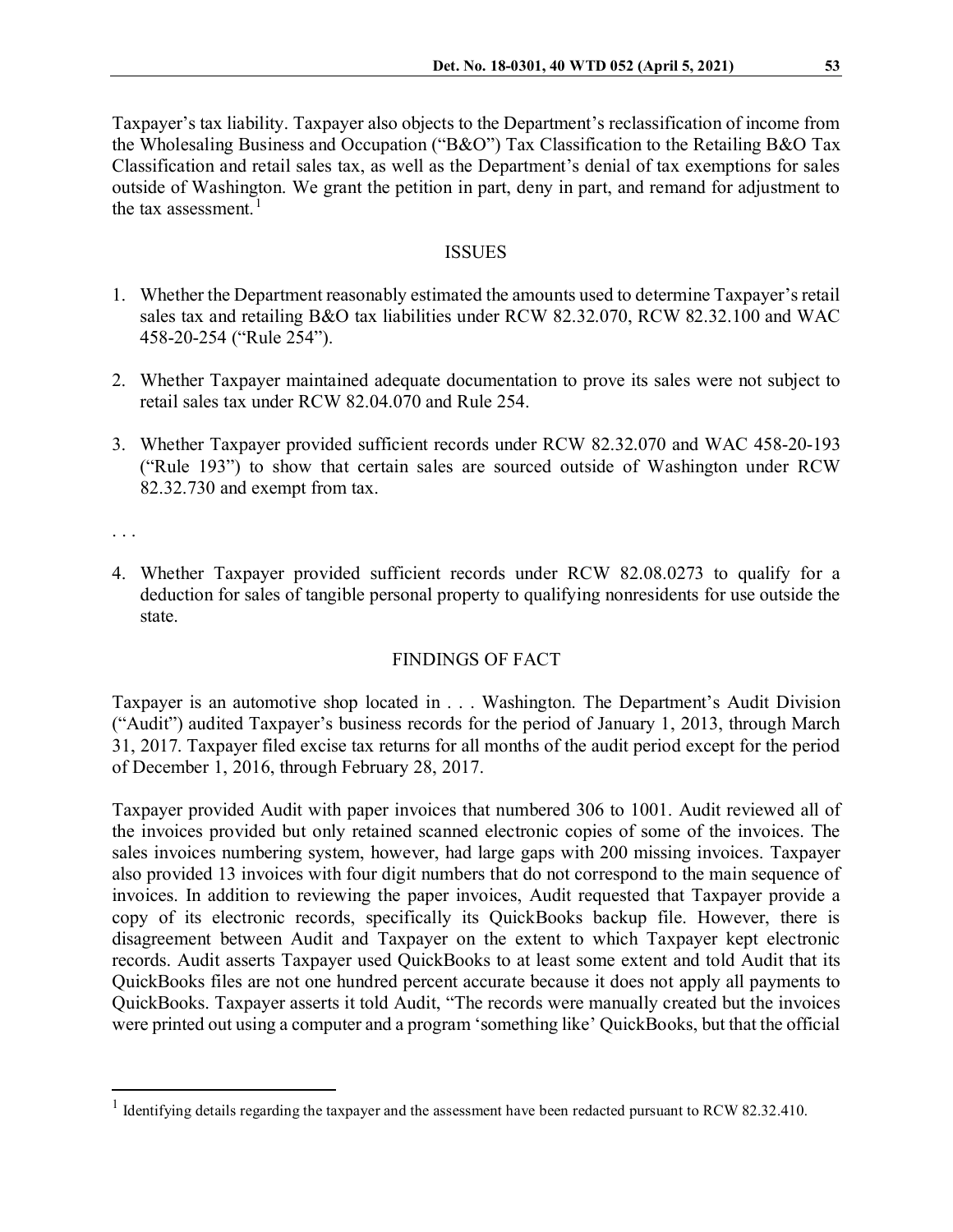business records of [Taxpayer] are all paper hard copy." Reply to Audit's Response to Petition at 1.

Audit determined it did not have sufficient records to determine if the missing invoices between 306 and 1001 were estimates, payments not received, or invoice numbers not being used. As a result, Audit estimated Taxpayer's income on the missing invoices. It did so by assigning an average amount to each missing invoice based on the total retailing income of the invoices Taxpayer provided, divided by the total number of invoices.

During the audit period, Taxpayer reported sales under the Wholesaling B&O Tax Classification. Audit added all wholesaling invoices for which there were valid reseller permits to calculate Taxpayer's total allowable wholesale sales for the audit period. Audit subtracted these amounts from the amounts Taxpayer reported on its combined excise tax returns. Audit then reclassified the differences by year under the Retailing B&O Tax Classification and assessed retail sales tax.

From this group of invoices reclassified as retail sales, Audit reviewed Taxpayer's eligibility for interstate and foreign sales exemptions but determined that Taxpayer did not qualify due to lack of shipping documentation. Forty-eight invoices list "Bill To" addresses in other states and one invoice lists a "Bill To" address [outside of the USA]. Of the invoices with "Bill To" addresses outside of Washington that Audit retained copies of, one had no "Ship To" address and the other had a Washington "Ship To" address. Taxpayer provided one shipping document with its review petition but Audit could not match it to one of the invoices it reviewed during the audit period. The shipping document is dated February 1, 2015, and lists an item valued at \$ . . . and Remote Area Charge of  $\$\dots$ .

The retail sales tax rate for Taxpayer's address was 8.8 percent for the entire audit period but on the majority of the invoices, Taxpayer charged 9.4 percent and in some instances also charged 9.3 percent and 8.6 percent. For all of the invoices for which Taxpayer charged retail sales tax, Taxpayer remitted 8.8 percent retail sales tax to the Department. Audit assessed Taxpayer for the excess retail sales tax it collected but did not remit.

For the period Taxpayer did not file excise tax returns, December 1, 2016, through February 2017, Audit assessed Taxpayer for unreported retailing and retail sales income based on a review of Taxpayer's invoices and reseller permits.

Audit issued tax assessment . . . ("Assessment") on October 19, 2017, totaling \$ . . . . The Assessment consisted of \$ . . . in retail sales tax, \$ . . . in retailing B&O tax, a \$ . . . credit for wholesaling B&O tax, a  $\$\dots$  delinquent payment penalty,  $\$\dots$  in interest, and a  $\$\dots$  assessment penalty.

Taxpayer timely petitioned for review of the Assessment. Taxpayer makes several arguments. First, Taxpayer argues Audit should not have estimated unreported income based solely on its nonsequential invoices numbers. Taxpayer states that the retail sales tax and retailing B&O tax based on this estimation form the lion's share of the Assessment. Taxpayer claims Audit is inventing taxable sales transactions and this puts an undue burden on Taxpayer to counter a non-existent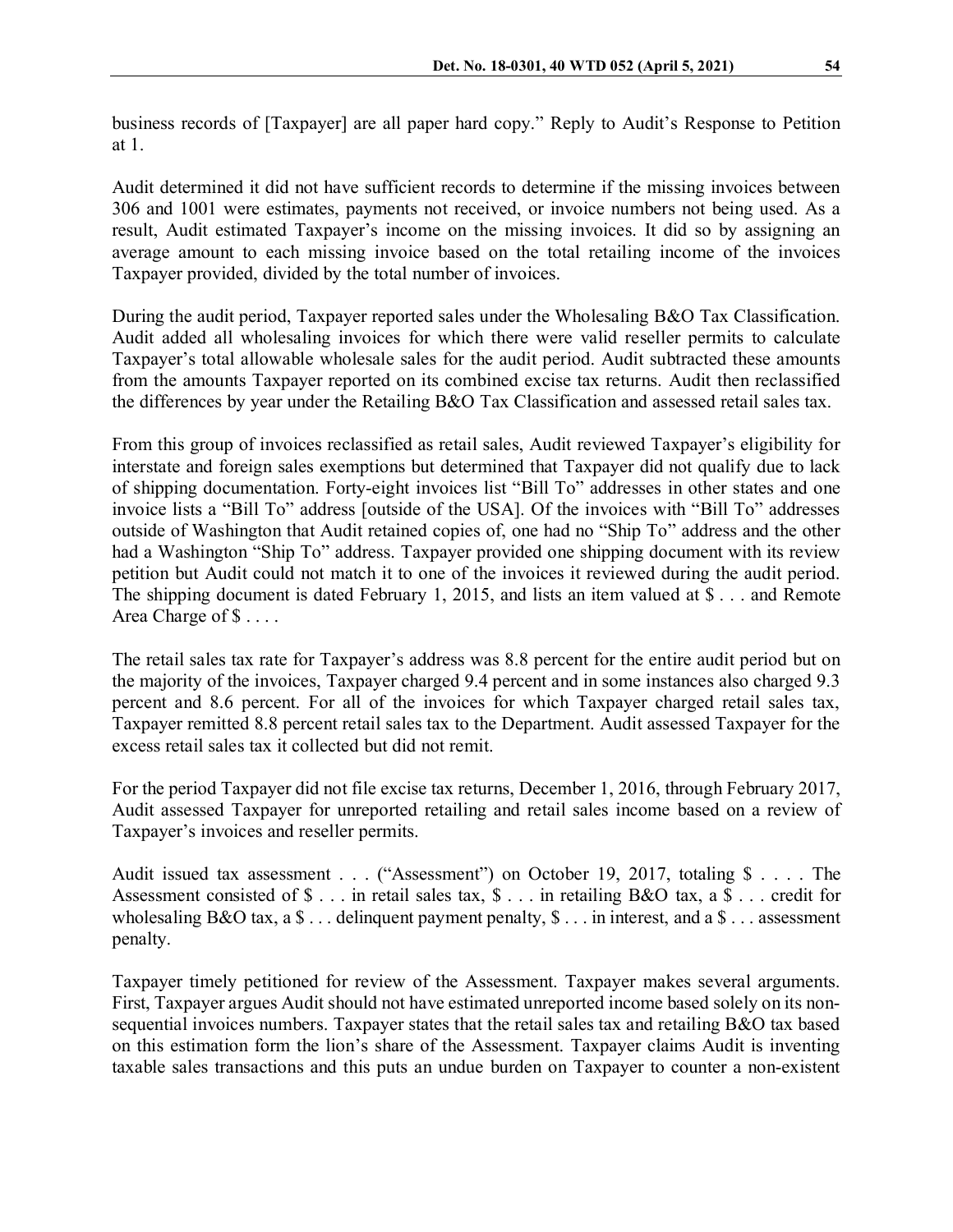official methodology. Taxpayer states that there are gaps in the invoice numbering due to several reasons, including:

- Customer's insurance companies requiring temporary invoices;
- Consolidating several projects for one customer into one invoice;
- Collecting an initial deposit on one invoice and later incorporating that into a final invoice; and
- Taxpayer's employee made mistakes in the sequencing.

Next, Taxpayer argues that Audit did not justify the reclassification of its sales from wholesale to retail sales in the Assessment and associated audit papers. Taxpayer argues this lack of justification violates RCW 82.32A.020(1) and (5). Taxpayer speculates Audit's reason for the reclassification was that Taxpayer failed to produce reseller permits on the reclassified sales. However, Taxpayer claims it has a valid reseller permit for every reported wholesales sale. Taxpayer submitted 11 Washington reseller permits, one [out-of-state] exemption certificate, and one [out-of-state] sales and use tax resale certificate with its Petition. Audit reviewed these reseller permits against the limited number of invoices it retained copies of. All of the reseller permits matched invoices Taxpayer already substantiated as wholesale sales, could not be matched to invoices, or were from other states. The Department requested that Taxpayer provide the corresponding invoices. Taxpayer provided additional invoices of which Audit reviewed. Only two invoices, 657 and 705, had corresponding reseller permits and were not previously reviewed by Audit. Invoice 657 showed 0 payment.

Taxpayer also argues that Audit wrongfully denied a sales tax exemption for nonresident sales under RCW 82.08.0273(1). Taxpayer argues Audit mistakenly required Taxpayer to produce shipping documents under Rule 193, instead of relying on RCW 82.08.0273. . . . Taxpayer states no law requires a vendor to establish nonresident sales by providing the Department with shipping instructions, a waybill, bill of lading, other contract of carriage, or trip-sheet for interstate sales. Taxpayer states, "The reclassified sale income on this issue of \$ . . . , per Workpaper B1, and the associated assessment amounts should be stricken." Attachment to Petition at 5.

Finally, Taxpayer argues the Department erred when it assessed Taxpayer for all funds received by Taxpayer equal to the difference between the correct retail sales tax rate and the overstated tax rates collected on its invoices. Taxpayer argues the sales tax rate is set by "RCW 82.08.020(1) and other applicable rates statutes." Attachment to Petition at 5. Taxpayer argues that the Department is not entitled to the sales tax amounts collected in excess of the correct rate.<sup>[2](#page-3-0)</sup>

<span id="page-3-0"></span><sup>&</sup>lt;sup>2</sup> Taxpayer also disputes the Assessment for the period of December 1, 2016, through February 28, 2017, on the grounds that Taxpayer filed and paid combined excess tax returns for those periods after the audit in different amounts than the Assessment. We interpret this to be a dispute of Audit's methodology for calculating Taxpayer's revenue for those time periods, but Taxpayer has presented no argument for why we should adjust the Assessment for these time periods.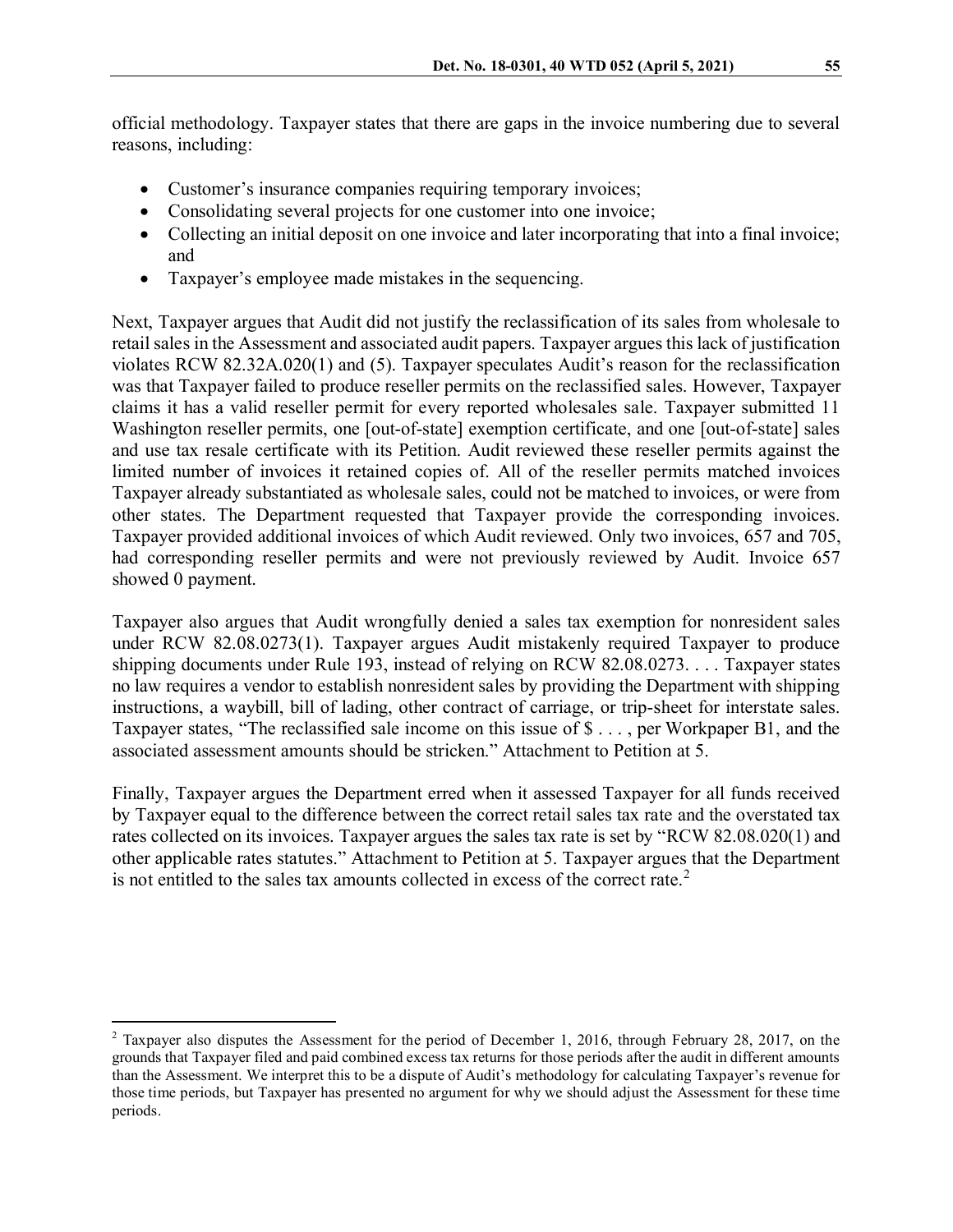# ANALYSIS

## 1. Estimated Tax Liability

RCW 82.32.070 requires every person liable for payment of excise taxes to keep and preserve, for a period of five years, suitable records as may be necessary to determine the person's tax liability. The law also requires the person to make those records open for examination at any time by the Department of Revenue. *Id.* Rule 254, the administrative rule regarding recordkeeping, states in pertinent part:

It is the duty of each taxpayer to prepare and preserve all records in a systematic manner conforming to accepted accounting methods and procedures. Such records are to be kept, preserved, and presented upon request of the department or its authorized representatives which will demonstrate:

(i) The amounts of gross receipts and sales from all sources, however derived, including barter or exchange transactions, whether or not such receipts or sales are taxable. These amounts must be supported by original source documents or records including but not limited to all purchase invoices, sales invoices, contracts, and such other records as may be necessary to substantiate gross receipts and sales.

Rule 254(3)(b)(i).

Here, Taxpayer asserts that its invoices were not in sequential order because Taxpayer issued temporary invoices required by a customer's insurance, multiple invoices later consolidated into one, and Taxpayer's employee mistakenly numbered the invoices incorrectly. Taxpayer and Audit disagree as to the extent to which Taxpayer used electronic record keeping. However, the fact remains that Taxpayer has not provided any evidence of its assertions. It has not kept its records in a systematic manner necessary for the Department to substantiate its gross receipts and sales. *See* Rule 254.

In general, where a taxpayer fails to make available for examination the records required by RCW 82.32.070 and Rule 254, the Department is authorized to estimate a taxpayer's tax liability based on available facts and information. RCW 82.32.100 provides, in part, that "[i]f any person fails or refuses to make any return or to make available for examination the records required by this chapter, the department shall proceed, in such manner as it may deem best, to obtain facts and information on which to base its estimate of the tax . . . ." RCW 82.32.100(1). *See also* Det. No. 16-0218, 36 WTD 063 (2017). Once the Department obtains the facts and information needed, the Department "shall proceed to determine and assess against such person the tax and any applicable penalties or interest due." RCW 82.32.100(2).

RCW 82.32.100 affords the Department wide discretion in the methodology employed to calculate a reasonable estimate of tax. *See* Det. No. 15-0350, 35 WTD 291 (2015) (affirming the Department's authority to assess taxes based on a reasonable estimate and citing Det. No. 14-0106, 33 WTD 402 (2014); Det. No. 13-0302R, 33 WTD 572 (2014); Det. No. 03-0279, 23 WTD (2004); and Det. No. 97-134R, 18 WTD 163 (1999)).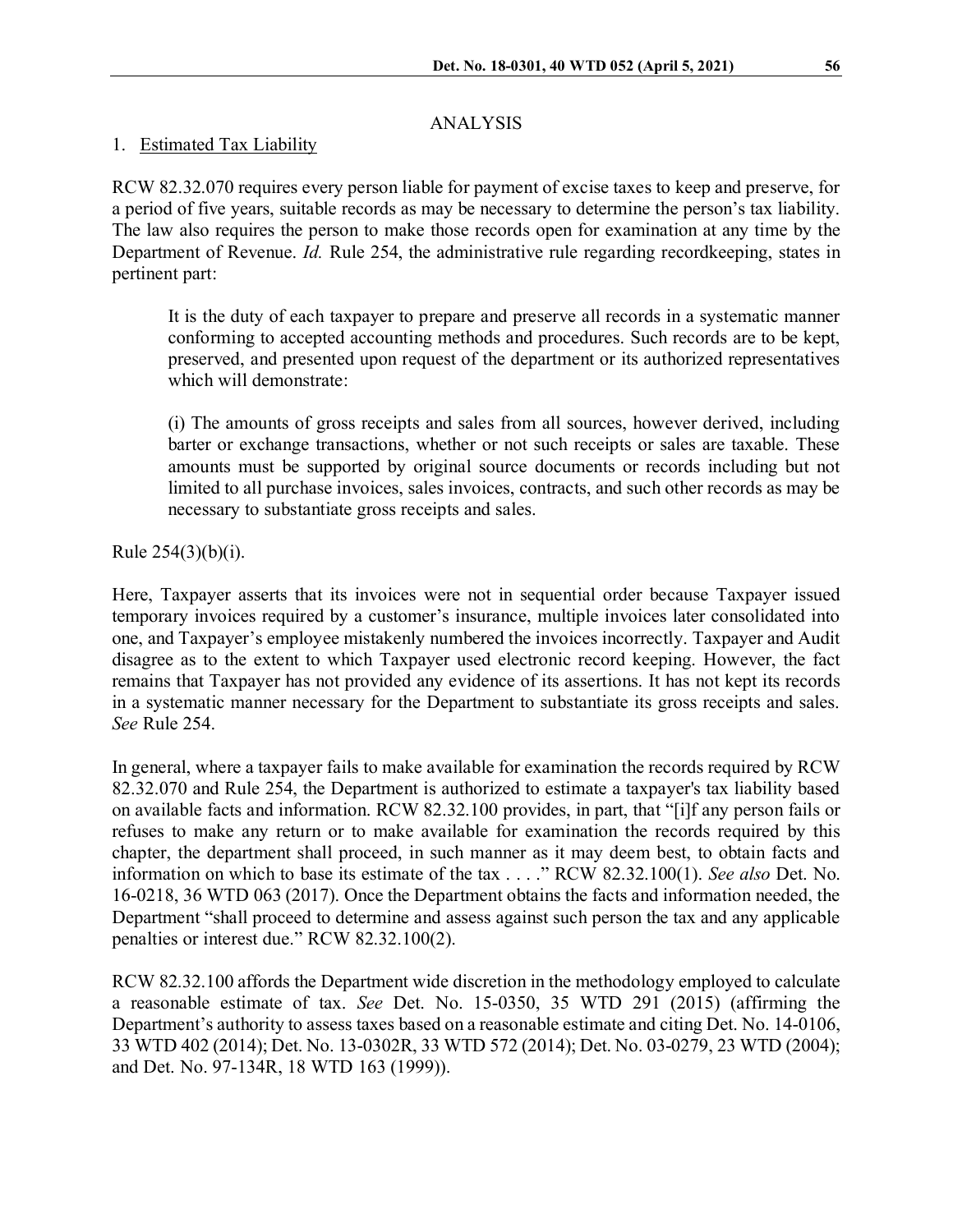Here, because Taxpayer did not provide *any* suitable records to substantiate its claims for why the invoices were non-sequential, Audit estimated sale amounts for missing invoices to arrive at Taxpayer's tax liability. Audit used Taxpayer's average sales amounts to determine its retailing B&O tax and retail sales tax liability for the unsubstantiated wholesale sales that were reclassified to retail sales. Under RCW 82.32.100(1), the Department may base its estimate of tax in the manner it deems best. In this case, Audit determined it would be reasonable to estimate Taxpayer's retailing B&O tax and retail sales tax liability by using Taxpayer's own sales averages. Given the Department's wide discretion coupled with the lack of suitable records, Audit's method is reasonable. As discussed above, we find that Audit reasonably determined that Taxpayer's records were not suitable for verifying Taxpayer's tax liability. Accordingly, Audit was authorized to estimate Taxpayer's tax liability as it deemed appropriate and reasonable. We deny Taxpayer's petition on this issue.

However, Taxpayer submitted two invoices on review, 657 and 705, which Audit previously did not review during the audit. Because the invoices were missing, Audit assigned the invoices average amounts. We find that invoices 657 and 705 are suitable records for determining Taxpayer's tax liability on those two invoices only and should be used in place of the estimated invoice amount. Because invoice 657 showed a payment amount of 0, this invoice should be treated as 0 income. We discuss the appropriate treatment of invoice 705 below.

#### 2. Reclassification of Unsubstantiated Wholesale Sales to Retail Sales

Washington imposes B&O tax on the privilege of engaging in business in this state. RCW 82.04.220. The rate of the tax is determined by the classification of the business activity. *Id. See generally* Chapter 82.04 RCW.

Washington imposes retail sales tax on each retail sale in this state. RCW 82.08.020. Generally, sales of tangible personal property and certain specified services to consumers are retail sales. RCW 82.04.050. Persons "engaged within this state in the business of making sales at retail" are also subject to a retailing B&O tax. RCW 82.04.250. "Sales at retail," for B&O tax purposes, follows the same definition of "retail sale" in RCW 82.04.050.

Purchases for the purpose of resale are wholesale sales not subject to retail sales tax. RCW 82.04.050; RCW 82.04.060. A sale is presumed to be a retail sale unless the seller can prove the wholesale nature of the sale. RCW 82.04.470(1); WAC 458-20-102(5) (Rule 102(5)). The burden of proving that a sale is wholesale rather than retail is on the seller. RCW 82.04.470. The seller may meet this burden by taking from the buyer, at the time of sale or within 120 days after the sale, a copy of a reseller permit issued to the buyer by the Department under RCW 82.04.470(1) and Rule 102(7).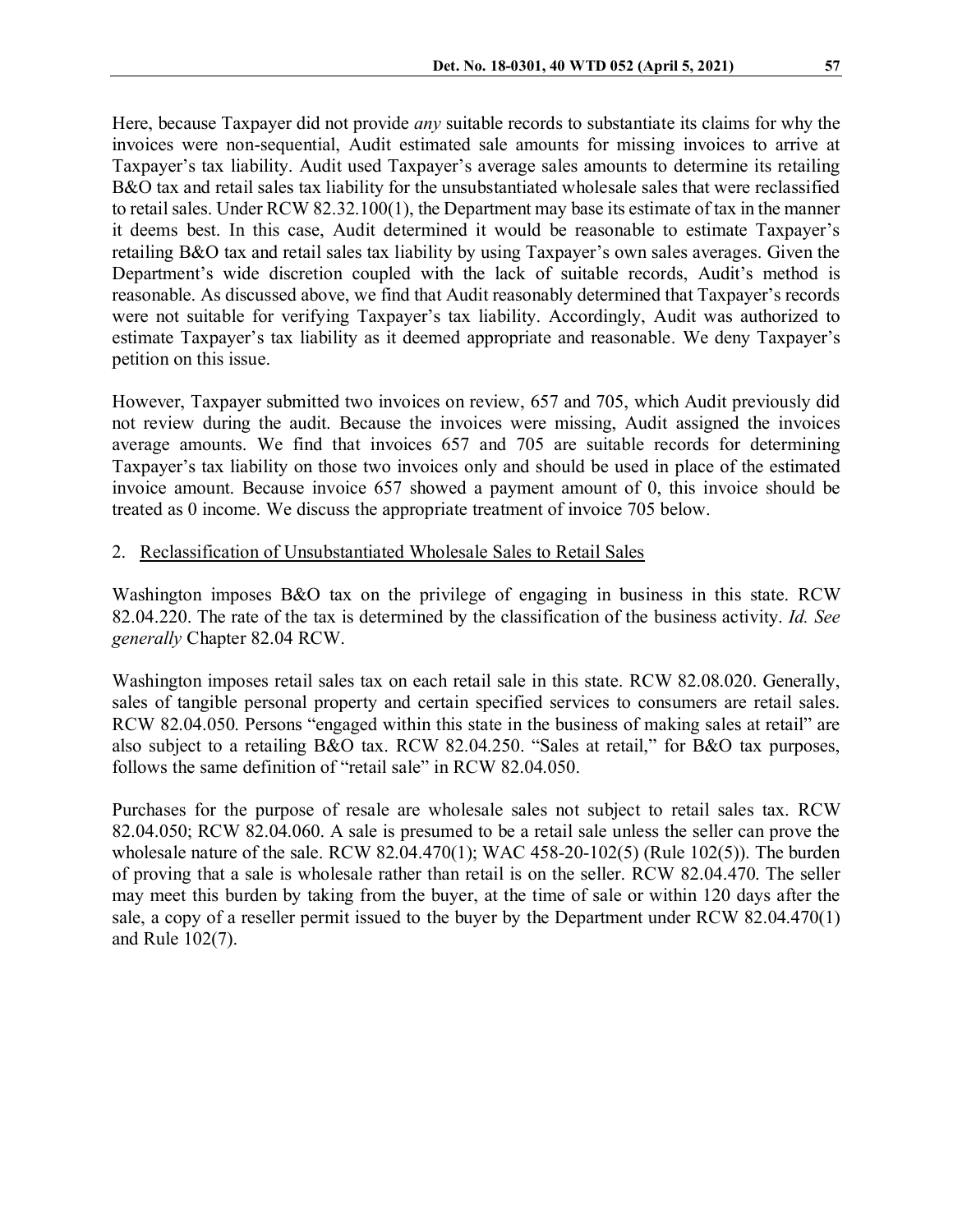In lieu of a copy of a reseller permit issued by the Department, a seller may accept alternative documentation from a buyer as follows:

- A properly completed uniform exemption certificate approved by the streamlined sales and use tax agreement  $(SSUTA)^3$  $(SSUTA)^3$  governing board. RCW 82.04.470(2)(a)(i) and RCW 82.04.470(3)(a)(ii).
- In the case of a buyer that is not required to be registered with the Department under RCW 82.32.030, a properly-completed uniform sales and use tax exemption certificate developed by the Multistate Tax Commission (MTC). RCW 82.04.470(3)(a)(i).
- Any other exemption certificate as may be authorized by the Department and properly completed by the buyer. RCW 82.04.470(2)(a)(ii) and RCW 82.04.470(3)(a)(iii).
- The relevant data elements as allowed under SSUTA, which include a business' name, address, type of business, reason for exemption, identification number required by the state to which the sale is sourced, state and country issuing identification number, and, if a paper form is used, a signature of the buyer. RCW 82.04.470(4); Rule  $102(7)(f)$ .

If the seller has not obtained any of the acceptable documentation described above, the seller may meet its burden of proof through facts and circumstances that show the sale was properly made at wholesale. RCW 82.04.470(5); Rule 102(7)(h). The Department will consider all evidence presented by the seller, including the circumstances of the sales transaction itself, when determining whether the seller has met its burden of proof. Rule 102(7)(h). Facts and circumstances that should be considered include, but are not necessarily limited to: (i) the nature of the buyer's business – the items being purchased at wholesale must be consistent with the buyer's business activity; (ii) the nature of the items sold – the items sold must be of a type that would normally be purchased at wholesale by the buyer; and (iii) other available documents, such as purchase orders and shipping instructions. *Id.*; Det. No. 14-0170, 34 WTD 030 (2015).

Here, the Department accepted Taxpayer's reporting of wholesale sales for those sales that were substantiated by a reseller permit during the audit. Taxpayer provided us copies of reseller permits and invoices but we were unable to match them to invoices that Audit reclassified from wholesaling to retailing. Because the Taxpayer did not provide evidence that the contested sales were wholesale sales rather than retail sales, it failed to meet its burden of proof and the Department properly reclassified the income to retail sales. However, Taxpayer submitted invoice 705, an invoice that it not did submit during the audit, with a valid reseller permit from the purchaser. Accordingly, we find Taxpayer met its burden of proving that this sale was a wholesale sale rather than retail.

## 3. Sales to Customers Outside of Washington

Taxpayer argues that it is not required to produce shipping documentation to be eligible for a nonresident sales exemption of retail sales tax under RCW 82.08.0273(1) and that the Department mistakenly relied on Rule 193 to disallow Taxpayer's exemption. However, Taxpayer conflates the exemption from B&O and retail sales tax for sales sourced outside of Washington, the

<span id="page-6-0"></span> <sup>3</sup> The Legislature adopted the Streamlined Sales Tax Act in 2003. Laws of 2003, ch. 168. *See, e.g.*, Det. No. 09-0280, 29 WTD 80 (2010).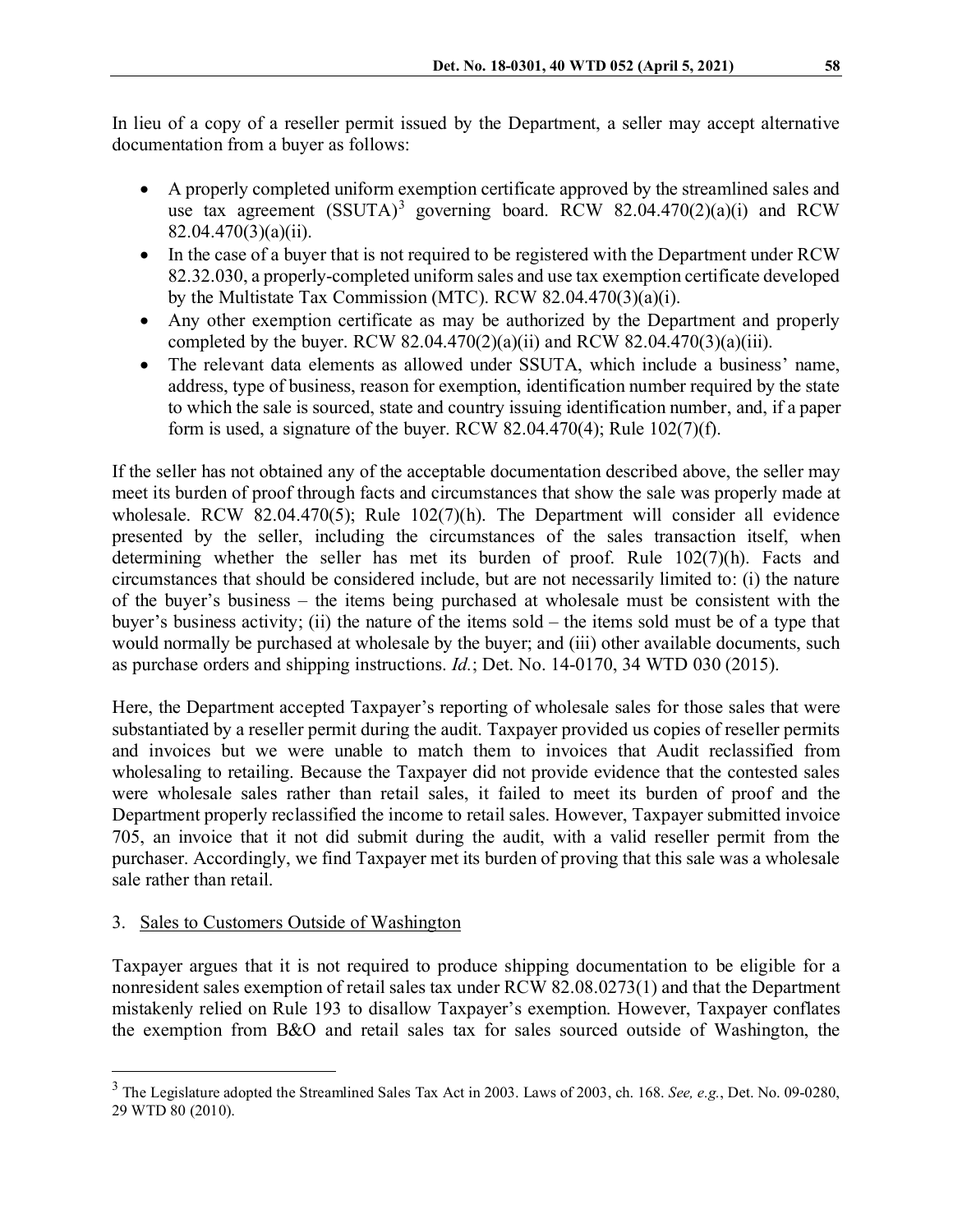exemption from B&O and retail sales tax for goods in import or export commerce, and the exemption from retail sales tax of retail sales of tangible personal property to qualified nonresidents. We address Taxpayer's eligibility for all three, below.

### a. Interstate Sales Deduction

RCW 82.04.040(1) defines "sale" as "any transfer of the ownership of, title to, or possession of property for a valuable consideration . . . ." This definition, while contained in the B&O tax provisions, also applies to Chapter 82.08 RCW, applicable to the retail sales tax. RCW 82.08.010(6).

RCW 82.32.730 provides sourcing rules that determine where a sale of tangible personal property occurs. When tangible personal property "is **received** by the purchaser at a business location of the seller, the sale is sourced to that business location." RCW 82.32.730(1)(a) (emphasis added). *See also* Rule 193(203)(a). When tangible personal property "is not **received** by the purchaser at a business location of the seller, the sale is sourced to the location where receipt by the purchaser . . . occurs." RCW 82.32.730(1)(b) (emphasis added). *See also* Rule 193(203)(b). RCW 82.32.730(9)(f) defines "receive" or "receipt" as "taking possession of tangible personal property." Rule 193(202)(a) explains that "receipt" occurs when the purchaser takes such possession of the tangible personal property or has dominion and control over the property. "[R]eceipt" does not include "possession by a shipping company on behalf of the purchaser." RCW 82.32.730(9)(f); *See also* Rule 193(202)(b)(i).

Rule 193 explains the application of the B&O and retail sales taxes to interstate sales of tangible personal property.[4](#page-7-0) "In general, Washington imposes its B&O and retail sales taxes on the sales of tangible personal property if the seller has nexus in Washington and the sale occurs in Washington." Rule 193(1)(a). Thus, Rule 193 makes clear that for a particular seller of goods to be liable for B&O tax and retail sales tax, (1) the seller must have nexus in Washington, and (2) the sale must occur in, or is sourced to, Washington. In the present case, Taxpayer, located in . . . Washington, does not dispute its nexus with Washington. Instead, Taxpayer submitted sales invoices that purport to show that its goods are not received by its customers in Washington but in other states.

Rule  $193(203)(b)(iv)$  describes the types of records a taxpayer must retain in order to determine the location to which a particular sale is sourced and states, in relevant part:

The seller must retain in its records documents used in the ordinary course of the seller's business to show how the seller knows the location of where the purchaser or purchaser's donee received the goods. Acceptable proof includes, but is not limited to, the following documents:

<span id="page-7-0"></span> <sup>4</sup> Rule 193 was amended on August 7, 2015. While a portion of the audit period took place prior to that date, most Department rules are treated as interpretive statements that may apply retroactively, unless the interpreted statutory language has changed or there has been reliance on the prior rule. *See Association of Washington Businesses v. Dep't of Revenue,* 155 Wn.2d 430, 120 P.3d 46 (2005). As such, all references to Rule 193 in this determination refer to the new version of that rule.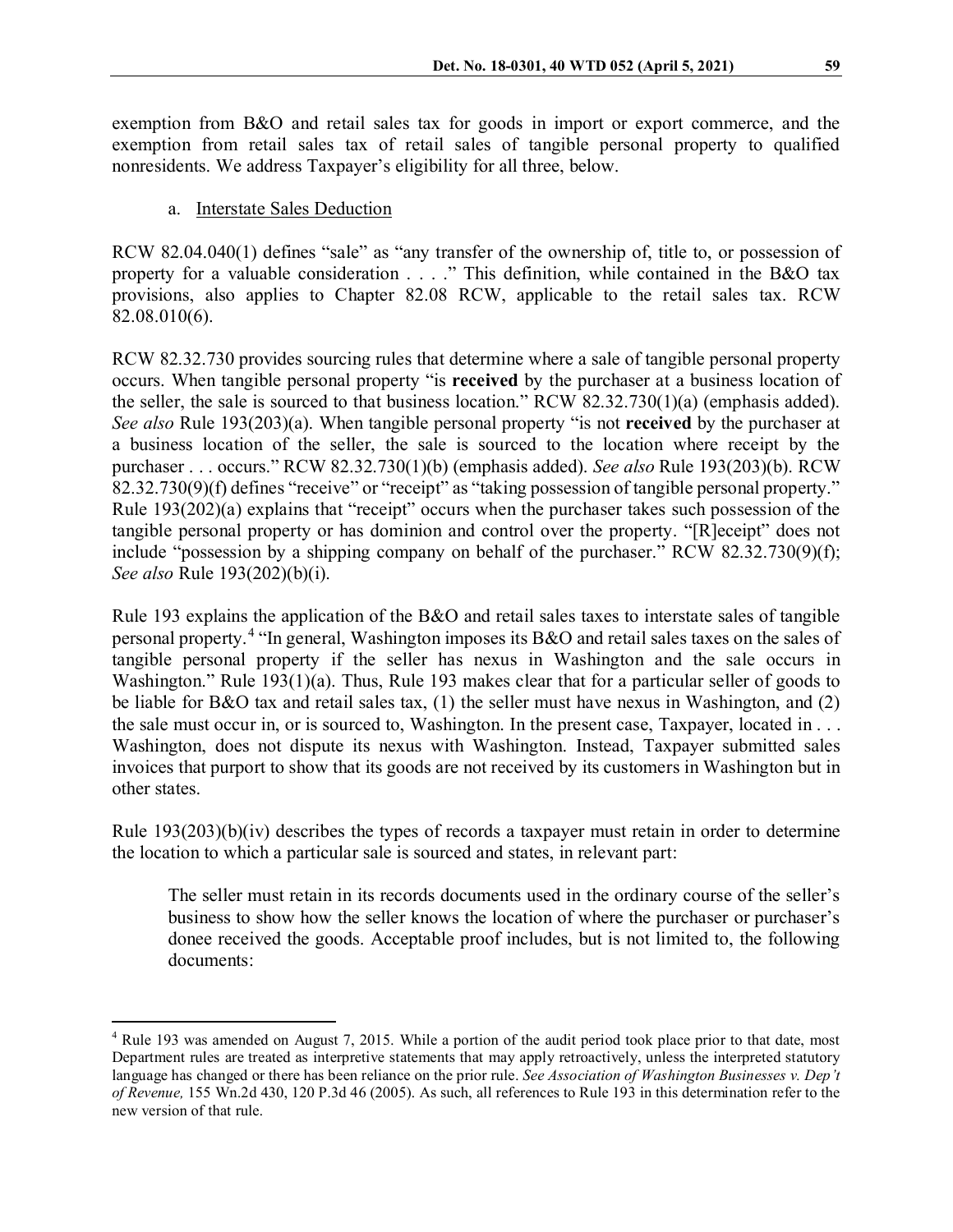(A) Instructions for delivery to the seller indicating where the purchaser wants the goods delivered, provided on a sales contract, sales invoice, or any other document used in the seller's ordinary course of business showing the instructions for delivery;

(B) If shipped by a shipping company, a waybill, bill of lading or other contract of carriage indicating where delivery occurs; or

(C) If shipped by the seller using the seller's own transportation equipment, a trip-sheet signed by the person making delivery for the seller and showing:

- The seller's name and address;
- The purchaser's name and address;
- The place of delivery, if different from the purchaser's address; and

• The time of delivery to the purchaser together with the signature of the purchaser or its agent acknowledging receipt of the goods at the place designated by the purchaser.

Here, Taxpayer seeks to show that that for some of its disallowed wholesale sales, the purchasers received the goods in states other than Washington. Because Taxpayer argues these sales are exempt from tax, it is Taxpayer's burden to show it qualifies for the exemption. *See Budget Rent-A-Car, Inc.*, 81 Wn.2d 171, 174-175, 500 P.2d 764, 767 (1972). In support of its argument, Taxpayer provided a single shipping document but we were unable to match the shipping document to any of Taxpayer's invoices. The dollar amount does not match any of the invoices for the same seller. We find that Audit was correct to not accept this document as proof that the purchaser received their goods outside of Washington for any of the reclassified invoices.

We also find that the out of state "Bill To" addresses on Taxpayer's invoices are not acceptable proof that the purchaser of its automotive items received those items outside of Washington. The address of the purchaser on a sales invoice does not constitute "Instructions for delivery to the seller indicating where the purchaser wants the goods delivered" as they only show the address of the person that purchased the items, not where the items were received. Rule  $193(203)(b)(iv)(A)$ . We acknowledge Rule 193(203)(b)(iv) is not an exhaustive list, but Taxpayer has provided no other "documents used in the ordinary course of the seller's business to show how the seller knows the location of where the purchaser or purchaser's donee received the goods." *Id*.

. . .

## b. Retail Sales of Tangible Personal Property to Qualified Nonresidents

Generally, retail sales tax is imposed upon all retail sales. RCW 82.08.020. When a seller makes a retail sale, it must collect retail sales tax. RCW 82.08.050(1). If a seller fails to collect retail sales tax on a retail sale, and no exemption applies, the seller becomes liable for the tax. RCW 82.08.050(3).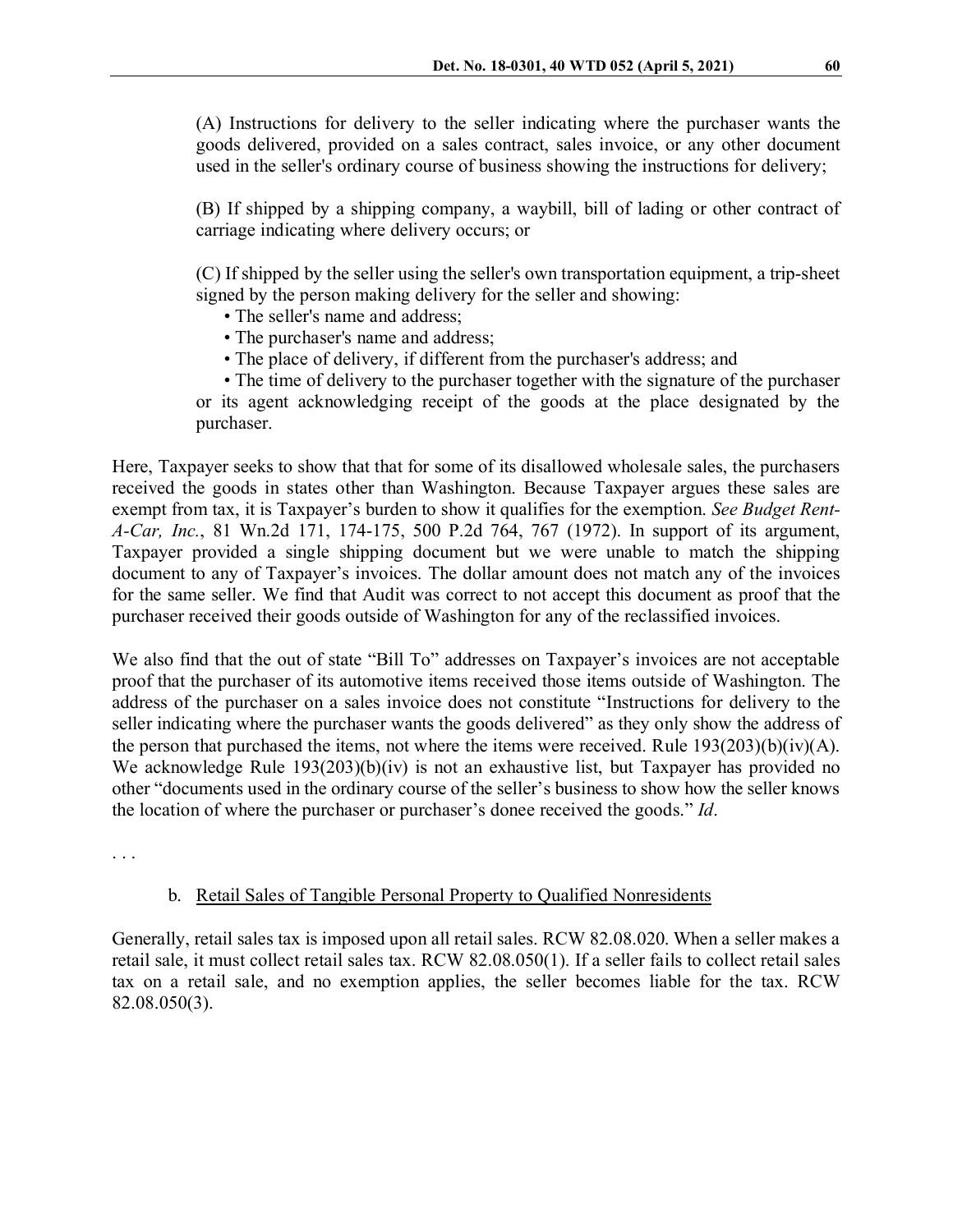RCW 82.08.0273 provides an exemption from retail sales tax for sales of tangible personal property to [qualifying] nonresidents for use outside the state. RCW 82.08.0273(3)(b) indicates what constitutes acceptable proof of nonresident status:

Acceptable proof of a nonresident person's status includes one piece of identification such as a valid driver's license from the jurisdiction in which the outof-state residency is claimed or a valid identification card which has a photograph of the holder and is issued by the out-of-state jurisdiction. Identification under this subsection (3)(b) must show the holder's residential address and have as one of its legal purposes the establishment of residency in that out-of-state jurisdiction.

RCW 82.08.0273(4)(a) specifically lists the documents sellers must keep to substantiate a sale is qualified for this exemption:

Nothing in this section requires the vendor to make tax exempt retail sales to nonresidents. A vendor may choose to make sales to nonresidents, collect the sales tax, and remit the amount of sales tax collected to the state as otherwise provided by law. If the vendor chooses to make a sale to a nonresident without collecting the sales tax, the vendor must examine the purchaser's proof of nonresidence, determine whether the proof is acceptable under subsection (3)(b) of this section, and maintain records for each nontaxable sale which must show the type of proof accepted, including any identification numbers where appropriate, **and the expiration date, if any.**

(Emphasis added.)

RCW 82.08.0273(4)(c) provides "[i]n lieu of using the methods provided in [RCW 82.08.0273(4)(a)] to document an exempt sale to a nonresident, a seller may capture **the relevant data elements as allowed under the streamlined sales and use tax agreement [SSUTA]**." RCW 82.08.0273(4)(c) (emphasis added). As noted above, SSUTA is a multi-state agreement to simplify sales and use tax collection and administration by retailers and states.<sup>[5](#page-9-0)</sup> SSUTA attempts to create, among other things, uniformity among tax exemption administration through its governing rules.<sup>[6](#page-9-1)</sup> SSUTA Governing Rule 317.1(A)(1) indicates the requirements for sellers who sell product to nonresidents who claim the sales tax exemption for use outside of the state.

Under SSUTA Governing Rule 317.1(A)(1), "relevant data elements as defined by [SSUTA]" for the purposes of RCW 82.08.0273(4)(c) include (1) the purchaser's name, (2) the purchaser's address, (3) the purchaser's type of business,<sup>[7](#page-9-2)</sup> (4) reason for the exemption from retail sales tax, (5) the ID number required by the state to which the sale is sourced, (6) state and county issuing ID number, and (6) a signature of the purchaser if a paper form is used. We note that these data

<span id="page-9-0"></span> <sup>5</sup> *What is the Streamlined Sales and Use Tax Agreement*, Streamlined Sales Tax Governing Board, Inc., available at http://www.streamlinedsalestax.org/index.php?page=gen1 (last accessed October 23, 2018).

<span id="page-9-1"></span><sup>6</sup> See *How Does the Agreement Simplify Sales Tax Administration*, Streamlined Sales Tax Governing Board, Inc., available at http://www.streamlinedsalestax.org/index.php?page=gen4 (last accessed October 23, 2018).

<span id="page-9-2"></span><sup>7</sup> Under SSUTA, "not a business" is a type of business for the purposes of complying with SSUTA Governing Rule 317.1(A)(1). *See* SSUTA Governing Rule 317.1(A)(2)(s).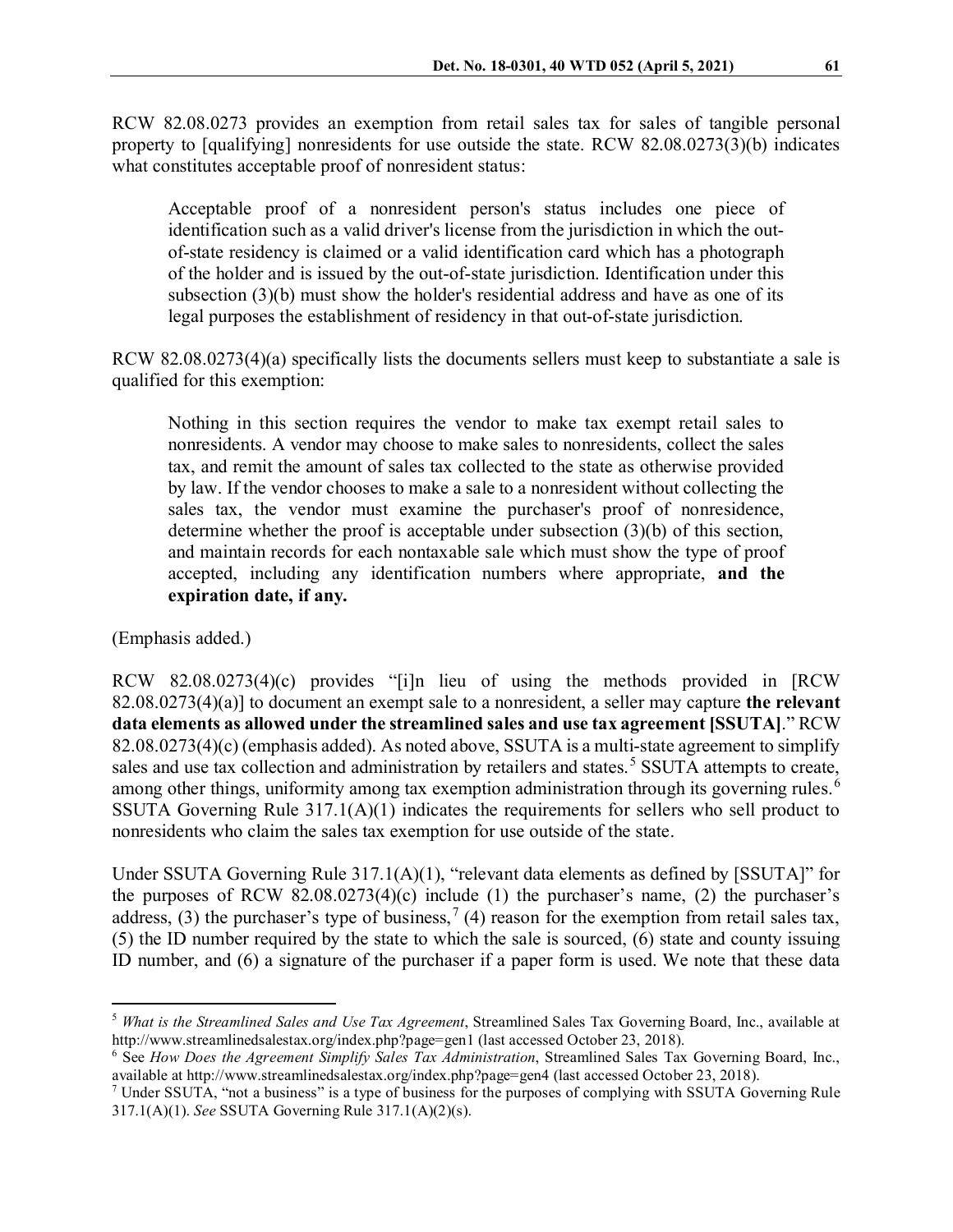elements are the same as the blank fields on the form Taxpayer obtained when researching the information it needed to collect to claim the nonresident retail sales tax exemption. *See* SSTGB Form.

Here, Taxpayer argues that Audit mistakenly analyzed its eligibility for the nonresident sales deduction under Rule 193 instead of RCW 82.08.0273. Because Taxpayer argues these sales are exempt from tax under RCW 82.08.073, it is Taxpayer's burden to show it qualifies for the exemption. *See Budget Rent-A-Car*, Inc., 81 Wn.2d at 174-175, 500 P.2d at 767. However, Taxpayer did not provide any of the records a seller is required to keep under RCW 82.08.0273(4)(a) to substantiate an exemption from retail sales tax for sales of tangible personal property to qualifying nonresidents for use outside the state. Taxpayer also did not provide all of the relevant data elements as defined by SSUTA for the purposes of RCW 82.08.0273(4)(c). The paper invoices with out-of-state addresses that Audit obtained from Taxpayer do not include the purchaser's type of business, the reason for the exemption from retail sales tax, the ID number required by the state to which the sale is sourced, state and county issuing ID number, or a signature of the purchaser. Because Taxpayer failed to comply with RCW 82.08.0273(4)(a) and RCW  $82.08.0273(4)(c)$  $82.08.0273(4)(c)$ ,  $8$  Taxpayer has not maintained required documentation establishing exempt sales to nonresidents, and Taxpayer is responsible for the retail sales tax. RCW 82.08.0273(6)(a).

#### 4. Retail Sales Tax

Persons making retail sales must collect and remit retail sales tax, unless a specific exclusion or exemption applies. RCW 82.08.020 and RCW 82.08.050. RCW 82.32.060(1) authorizes the Department to issue refunds upon application by the taxpayer where the Department determines that taxes have been paid in excess of that properly due within the statutory period.

When a seller collects retail sales tax from customers, the amounts of such tax are held in trust before the seller remits them to the Department. In *Kitsap-Mason Dairymen's Ass'n v. Wash. Tax Comm'n*, 77 Wn.2d 812, 817, 467 P.2d 312 (1970), the Washington Supreme Court explained the unique nature of the retail sales tax scheme: "[i]nherent in RCW 82.08 is the fact that taxes collected in the name of the state are not property of the seller . . . . The integrity of the entire taxing system demands that funds collected as taxes be remitted to the state." Retail sales taxes collected from customers are "paid" by those customers for purposes of RCW 82.32.060. Thus, where a seller has erroneously collected retail sales tax from customers, the seller must, first, refund the retail sales tax collected in error to its customers and then seek a refund or credit from the Department. Det. No. 87-110, 3 WTD 21 (1987); WAC 458-20-229(4)(a).

Here, Taxpayer over collected retail sales tax by collecting tax at a higher rate but only remitted amounts to the Department based on the lower, correct rate. Taxpayer argues that the Department is not entitled to the sales tax amounts collected in excess of the correct rate. We disagree. Simply put, taxes collected in the name of the state are not the property of the seller and the integrity of the taxing system demands that funds collected as taxes be remitted to the state. *Kitsap-Mason Dairymen's Ass'n*, 77 Wn.2d at 817. Taxpayer erroneously collected excess retail sales tax from

<span id="page-10-0"></span> $8$  RCW 82.08.0273(4)(b) allows the use of a completed uniform exemption certificate to satisfy the proof requirements for nonresidency status. Because Taxpayer did not produce any completed uniform exemption certificates, this section cannot provide Taxpayer with relief.